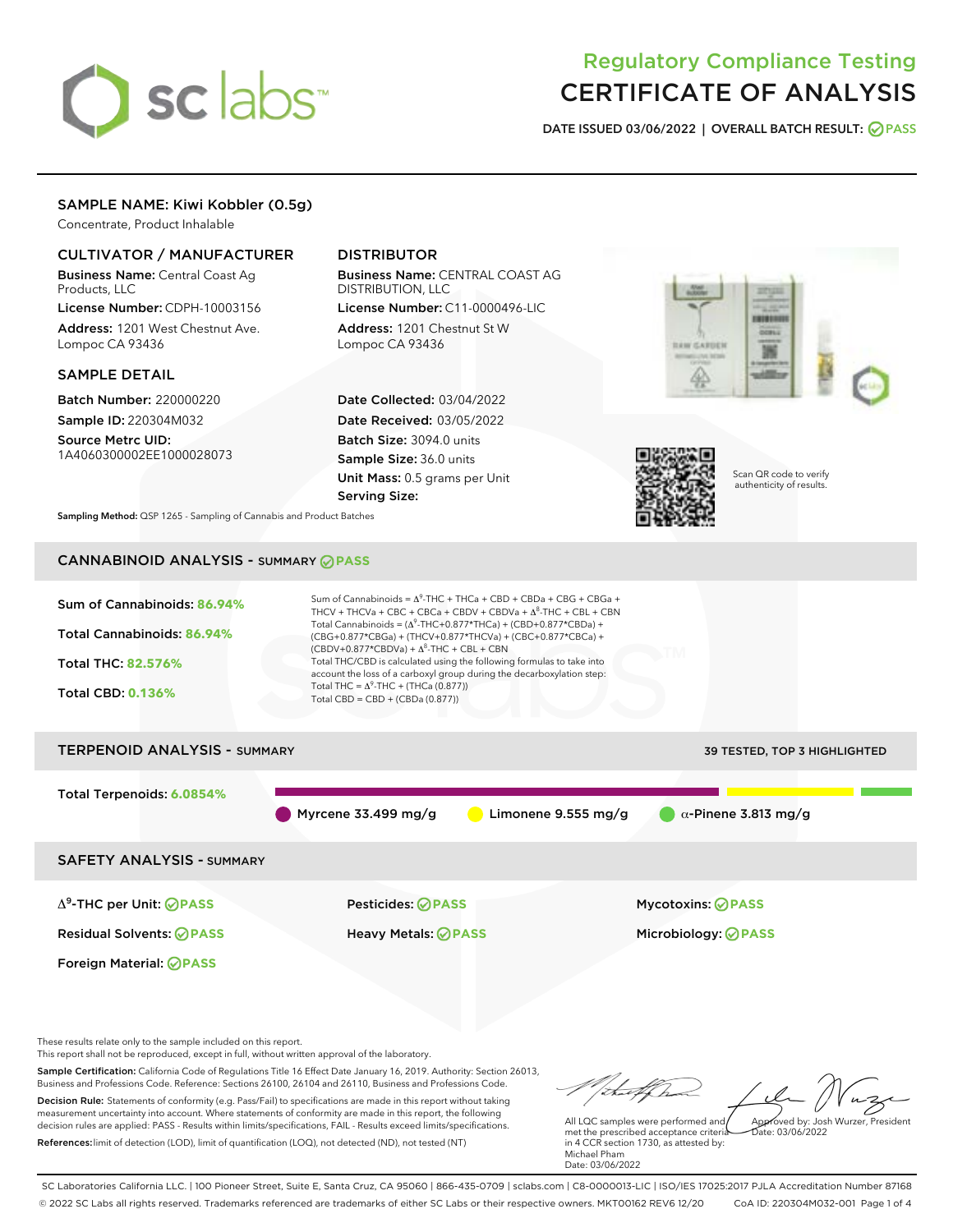



KIWI KOBBLER (0.5G) | DATE ISSUED 03/06/2022 | OVERALL BATCH RESULT: @ PASS

## CANNABINOID TEST RESULTS - 03/05/2022 2 PASS

Tested by high-performance liquid chromatography with diode-array detection (HPLC-DAD). **Method:** QSP 1157 - Analysis of Cannabinoids by HPLC-DAD

### TOTAL CANNABINOIDS: **86.94%**

Total Cannabinoids (Total THC) + (Total CBD) + (Total CBG) + (Total THCV) + (Total CBC) +  $(Total CBDV) +  $\Delta^8$ -THC + CBL + CBN$ 

TOTAL THC: **82.576%** Total THC (Δ<sup>9</sup> -THC+0.877\*THCa)

TOTAL CBD: **0.136%**

Total CBD (CBD+0.877\*CBDa)

TOTAL CBG: 2.993% Total CBG (CBG+0.877\*CBGa)

TOTAL THCV: 0.62% Total THCV (THCV+0.877\*THCVa)

TOTAL CBC: ND Total CBC (CBC+0.877\*CBCa)

TOTAL CBDV: ND Total CBDV (CBDV+0.877\*CBDVa)

| <b>COMPOUND</b>  | LOD/LOQ<br>(mg/g)          | <b>MEASUREMENT</b><br><b>UNCERTAINTY</b><br>(mg/g) | <b>RESULT</b><br>(mg/g) | <b>RESULT</b><br>(%) |
|------------------|----------------------------|----------------------------------------------------|-------------------------|----------------------|
| $\Lambda^9$ -THC | 0.06/0.26                  | ±22.130                                            | 825.76                  | 82.576               |
| <b>CBG</b>       | 0.06/0.19                  | ±0.919                                             | 29.93                   | 2.993                |
| <b>THCV</b>      | 0.1/0.2                    | ±0.24                                              | 6.2                     | 0.62                 |
| $\Delta^8$ -THC  | 0.1/0.4                    | ±0.21                                              | 3.4                     | 0.34                 |
| <b>CBN</b>       | 0.1/0.3                    | ±0.14                                              | 2.7                     | 0.27                 |
| <b>CBD</b>       | 0.07/0.29                  | ±0.049                                             | 1.36                    | 0.136                |
| <b>THCa</b>      | 0.05/0.14                  | N/A                                                | <b>ND</b>               | <b>ND</b>            |
| <b>THCVa</b>     | 0.07 / 0.20                | N/A                                                | <b>ND</b>               | <b>ND</b>            |
| <b>CBDa</b>      | 0.02/0.19                  | N/A                                                | <b>ND</b>               | <b>ND</b>            |
| <b>CBDV</b>      | 0.04 / 0.15                | N/A                                                | <b>ND</b>               | <b>ND</b>            |
| <b>CBDVa</b>     | 0.03/0.53                  | N/A                                                | <b>ND</b>               | <b>ND</b>            |
| <b>CBGa</b>      | 0.1/0.2                    | N/A                                                | <b>ND</b>               | <b>ND</b>            |
| <b>CBL</b>       | 0.06 / 0.24                | N/A                                                | <b>ND</b>               | <b>ND</b>            |
| <b>CBC</b>       | 0.2 / 0.5                  | N/A                                                | <b>ND</b>               | <b>ND</b>            |
| <b>CBCa</b>      | 0.07/0.28                  | N/A                                                | <b>ND</b>               | <b>ND</b>            |
|                  | <b>SUM OF CANNABINOIDS</b> |                                                    | 869.4 mg/g              | 86.94%               |

### **UNIT MASS: 0.5 grams per Unit**

| $\Delta^9$ -THC per Unit               | 1100 per-package limit | 412.88 mg/unit | <b>PASS</b> |
|----------------------------------------|------------------------|----------------|-------------|
| <b>Total THC per Unit</b>              |                        | 412.88 mg/unit |             |
| <b>CBD per Unit</b>                    |                        | $0.68$ mg/unit |             |
| <b>Total CBD per Unit</b>              |                        | $0.68$ mg/unit |             |
| <b>Sum of Cannabinoids</b><br>per Unit |                        | 434.7 mg/unit  |             |
| <b>Total Cannabinoids</b><br>per Unit  |                        | 434.7 mg/unit  |             |

Terpene analysis utilizing gas chromatography-flame ionization detection (GC-FID). **Method:** QSP 1192 - Analysis of Terpenoids by GC-FID

| <b>COMPOUND</b>         | LOD/LOQ<br>(mg/g) | <b>MEASUREMENT</b><br><b>UNCERTAINTY</b><br>(mg/g) | <b>RESULT</b><br>(mg/g)                         | <b>RESULT</b><br>$(\%)$ |
|-------------------------|-------------------|----------------------------------------------------|-------------------------------------------------|-------------------------|
| <b>Myrcene</b>          | 0.008 / 0.025     | ±0.3350                                            | 33.499                                          | 3.3499                  |
| Limonene                | 0.005 / 0.016     | ±0.1061                                            | 9.555                                           | 0.9555                  |
| $\alpha$ -Pinene        | 0.005 / 0.017     | ±0.0255                                            | 3.813                                           | 0.3813                  |
| β-Caryophyllene         | 0.004 / 0.012     | ±0.1031                                            | 3.721                                           | 0.3721                  |
| $\beta$ -Pinene         | 0.004 / 0.014     | ±0.0279                                            | 3.139                                           | 0.3139                  |
| <b>Terpinolene</b>      | 0.008 / 0.026     | ±0.0234                                            | 1.470                                           | 0.1470                  |
| β-Ocimene               | 0.006 / 0.020     | ±0.0309                                            | 1.236                                           | 0.1236                  |
| Linalool                | 0.009 / 0.032     | ±0.0274                                            | 0.927                                           | 0.0927                  |
| $\alpha$ -Humulene      | 0.009 / 0.029     | ±0.0228                                            | 0.914                                           | 0.0914                  |
| Valencene               | 0.009 / 0.030     | ±0.0241                                            | 0.450                                           | 0.0450                  |
| Fenchol                 | 0.010 / 0.034     | ±0.0107                                            | 0.355                                           | 0.0355                  |
| trans-β-Farnesene       | 0.008 / 0.025     | ±0.0073                                            | 0.265                                           | 0.0265                  |
| Camphene                | 0.005 / 0.015     | ±0.0024                                            | 0.263                                           | 0.0263                  |
| Terpineol               | 0.009 / 0.031     | ±0.0108                                            | 0.226                                           | 0.0226                  |
| Guaiol                  | 0.009 / 0.030     | ±0.0076                                            | 0.208                                           | 0.0208                  |
| Nerolidol               | 0.006 / 0.019     | ±0.0074                                            | 0.150                                           | 0.0150                  |
| Fenchone                | 0.009 / 0.028     | ±0.0019                                            | 0.084                                           | 0.0084                  |
| $\alpha$ -Phellandrene  | 0.006 / 0.020     | ±0.0008                                            | 0.078                                           | 0.0078                  |
| <b>Borneol</b>          | 0.005 / 0.016     | ±0.0025                                            | 0.076                                           | 0.0076                  |
| $\alpha$ -Bisabolol     | 0.008 / 0.026     | ±0.0028                                            | 0.068                                           | 0.0068                  |
| Caryophyllene<br>Oxide  | 0.010 / 0.033     | ±0.0023                                            | 0.065                                           | 0.0065                  |
| $\Delta^3$ -Carene      | 0.005 / 0.018     | ±0.0007                                            | 0.063                                           | 0.0063                  |
| $\alpha$ -Terpinene     | 0.005 / 0.017     | ±0.0007                                            | 0.058                                           | 0.0058                  |
| $\gamma$ -Terpinene     | 0.006 / 0.018     | ±0.0007                                            | 0.050                                           | 0.0050                  |
| Eucalyptol              | 0.006 / 0.018     | ±0.0008                                            | 0.041                                           | 0.0041                  |
| Sabinene                | 0.004 / 0.014     | ±0.0004                                            | 0.039                                           | 0.0039                  |
| Citronellol             | 0.003 / 0.010     | ±0.0009                                            | 0.024                                           | 0.0024                  |
| p-Cymene                | 0.005 / 0.016     | ±0.0004                                            | 0.017                                           | 0.0017                  |
| Sabinene Hydrate        | 0.006 / 0.022     | N/A                                                | <loq< th=""><th><loq< th=""></loq<></th></loq<> | <loq< th=""></loq<>     |
| Nerol                   | 0.003 / 0.011     | N/A                                                | <loq< th=""><th><loq< th=""></loq<></th></loq<> | <loq< th=""></loq<>     |
| Geraniol                | 0.002 / 0.007     | N/A                                                | <loq< th=""><th><loq< th=""></loq<></th></loq<> | <loq< th=""></loq<>     |
| Isopulegol              | 0.005 / 0.016     | N/A                                                | ND                                              | ND                      |
| Camphor                 | 0.006 / 0.019     | N/A                                                | <b>ND</b>                                       | <b>ND</b>               |
| Isoborneol              | 0.004 / 0.012     | N/A                                                | ND                                              | ND                      |
| Menthol                 | 0.008 / 0.025     | N/A                                                | ND                                              | ND                      |
| Pulegone                | 0.003 / 0.011     | N/A                                                | <b>ND</b>                                       | <b>ND</b>               |
| <b>Geranyl Acetate</b>  | 0.004 / 0.014     | N/A                                                | ND                                              | ND                      |
| $\alpha$ -Cedrene       | 0.005 / 0.016     | N/A                                                | ND                                              | ND                      |
| Cedrol                  | 0.008 / 0.027     | N/A                                                | <b>ND</b>                                       | ND                      |
| <b>TOTAL TERPENOIDS</b> |                   |                                                    | 60.854 mg/g                                     | 6.0854%                 |

SC Laboratories California LLC. | 100 Pioneer Street, Suite E, Santa Cruz, CA 95060 | 866-435-0709 | sclabs.com | C8-0000013-LIC | ISO/IES 17025:2017 PJLA Accreditation Number 87168 © 2022 SC Labs all rights reserved. Trademarks referenced are trademarks of either SC Labs or their respective owners. MKT00162 REV6 12/20 CoA ID: 220304M032-001 Page 2 of 4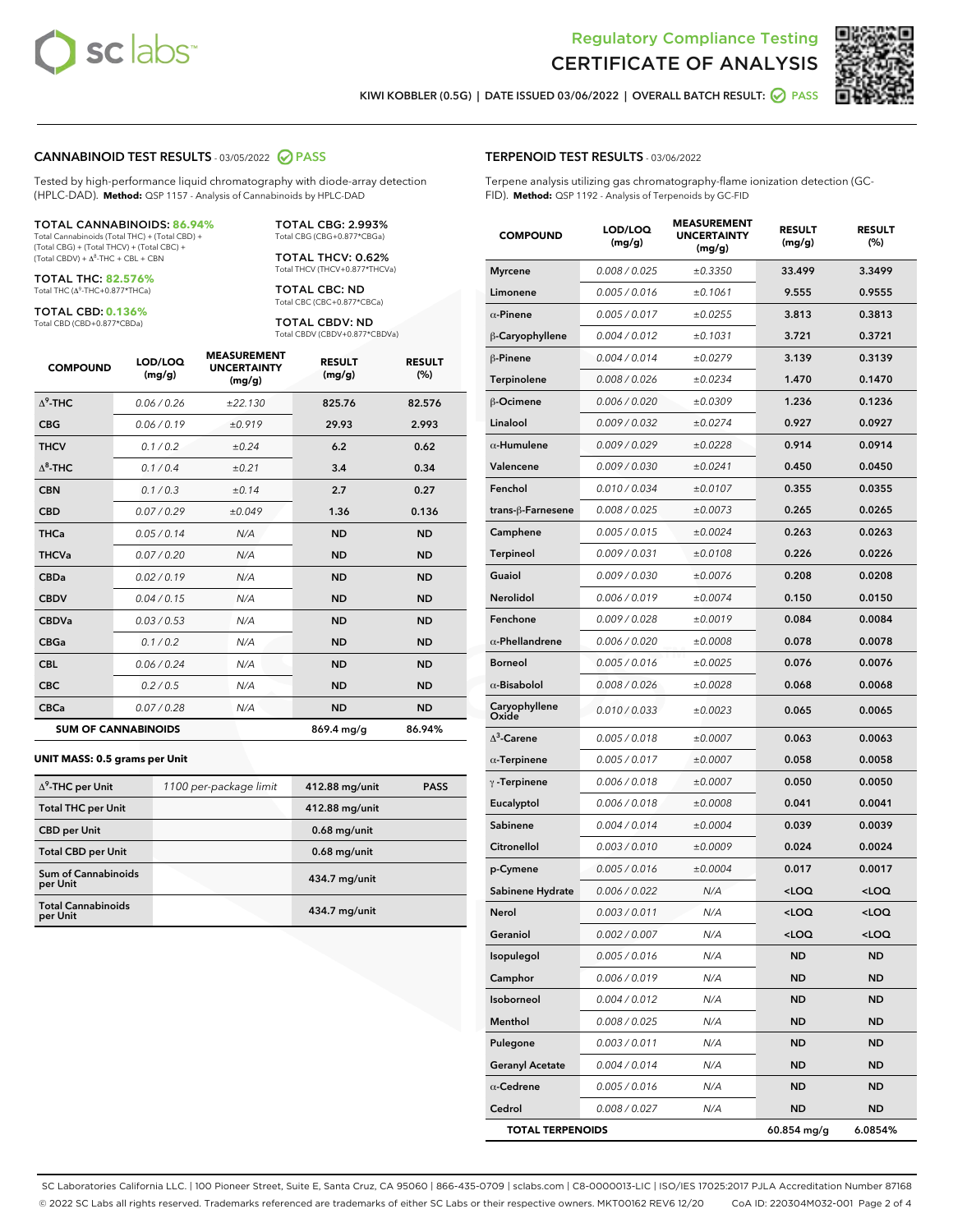



KIWI KOBBLER (0.5G) | DATE ISSUED 03/06/2022 | OVERALL BATCH RESULT:  $\bigcirc$  PASS

# CATEGORY 1 PESTICIDE TEST RESULTS - 03/06/2022 2 PASS

Pesticide and plant growth regulator analysis utilizing high-performance liquid chromatography-mass spectrometry (HPLC-MS) or gas chromatography-mass spectrometry (GC-MS). \*GC-MS utilized where indicated. **Method:** QSP 1212 - Analysis of Pesticides and Mycotoxins by LC-MS or QSP 1213 - Analysis of Pesticides by GC-MS

| <b>COMPOUND</b>             | LOD/LOQ<br>$(\mu g/g)$ | <b>ACTION</b><br>LIMIT<br>$(\mu g/g)$ | <b>MEASUREMENT</b><br><b>UNCERTAINTY</b><br>$(\mu g/g)$ | <b>RESULT</b><br>$(\mu g/g)$ | <b>RESULT</b> |
|-----------------------------|------------------------|---------------------------------------|---------------------------------------------------------|------------------------------|---------------|
| Aldicarb                    | 0.03 / 0.08            | $\ge$ LOD                             | N/A                                                     | <b>ND</b>                    | <b>PASS</b>   |
| Carbofuran                  | 0.02 / 0.05            | $\ge$ LOD                             | N/A                                                     | <b>ND</b>                    | <b>PASS</b>   |
| Chlordane*                  | 0.03/0.08              | $\ge$ LOD                             | N/A                                                     | <b>ND</b>                    | <b>PASS</b>   |
| Chlorfenapyr*               | 0.03/0.10              | $\ge$ LOD                             | N/A                                                     | <b>ND</b>                    | <b>PASS</b>   |
| Chlorpyrifos                | 0.02/0.06              | $\ge$ LOD                             | N/A                                                     | <b>ND</b>                    | <b>PASS</b>   |
| Coumaphos                   | 0.02 / 0.07            | $>$ LOD                               | N/A                                                     | <b>ND</b>                    | <b>PASS</b>   |
| Daminozide                  | 0.02 / 0.07            | $>$ LOD                               | N/A                                                     | <b>ND</b>                    | <b>PASS</b>   |
| <b>Dichlorvos</b><br>(DDVP) | 0.03/0.09              | $\ge$ LOD                             | N/A                                                     | <b>ND</b>                    | <b>PASS</b>   |
| Dimethoate                  | 0.03/0.08              | $>$ LOD                               | N/A                                                     | <b>ND</b>                    | <b>PASS</b>   |
| Ethoprophos                 | 0.03/0.10              | $\ge$ LOD                             | N/A                                                     | <b>ND</b>                    | <b>PASS</b>   |
| Etofenprox                  | 0.02 / 0.06            | $>$ LOD                               | N/A                                                     | <b>ND</b>                    | <b>PASS</b>   |
| Fenoxycarb                  | 0.03/0.08              | $>$ LOD                               | N/A                                                     | <b>ND</b>                    | <b>PASS</b>   |
| Fipronil                    | 0.03 / 0.08            | $\ge$ LOD                             | N/A                                                     | <b>ND</b>                    | <b>PASS</b>   |
| Imazalil                    | 0.02 / 0.06            | $>$ LOD                               | N/A                                                     | <b>ND</b>                    | <b>PASS</b>   |
| <b>Methiocarb</b>           | 0.02 / 0.07            | $\ge$ LOD                             | N/A                                                     | <b>ND</b>                    | <b>PASS</b>   |
| Parathion-methyl            | 0.03/0.10              | $>$ LOD                               | N/A                                                     | <b>ND</b>                    | <b>PASS</b>   |
| <b>Mevinphos</b>            | 0.03/0.09              | $\ge$ LOD                             | N/A                                                     | <b>ND</b>                    | <b>PASS</b>   |
| Paclobutrazol               | 0.02 / 0.05            | $\ge$ LOD                             | N/A                                                     | <b>ND</b>                    | <b>PASS</b>   |
| Propoxur                    | 0.03/0.09              | $\ge$ LOD                             | N/A                                                     | <b>ND</b>                    | <b>PASS</b>   |
| Spiroxamine                 | 0.03 / 0.08            | $\ge$ LOD                             | N/A                                                     | <b>ND</b>                    | <b>PASS</b>   |
| Thiacloprid                 | 0.03/0.10              | $>$ LOD                               | N/A                                                     | <b>ND</b>                    | <b>PASS</b>   |
|                             |                        |                                       |                                                         |                              |               |

### CATEGORY 2 PESTICIDE TEST RESULTS - 03/06/2022 @ PASS

| <b>COMPOUND</b>          | LOD/LOO<br>$(\mu g/g)$ | <b>ACTION</b><br><b>LIMIT</b><br>$(\mu g/g)$ | <b>MEASUREMENT</b><br><b>UNCERTAINTY</b><br>$(\mu g/g)$ | <b>RESULT</b><br>$(\mu g/g)$ | <b>RESULT</b> |
|--------------------------|------------------------|----------------------------------------------|---------------------------------------------------------|------------------------------|---------------|
| Abamectin                | 0.03/0.10              | 0.1                                          | N/A                                                     | <b>ND</b>                    | <b>PASS</b>   |
| Acephate                 | 0.02 / 0.07            | 0.1                                          | N/A                                                     | <b>ND</b>                    | <b>PASS</b>   |
| Acequinocyl              | 0.02/0.07              | 0.1                                          | N/A                                                     | <b>ND</b>                    | <b>PASS</b>   |
| Acetamiprid              | 0.02/0.05              | 0.1                                          | N/A                                                     | <b>ND</b>                    | <b>PASS</b>   |
| Azoxystrobin             | 0.02 / 0.07            | 0.1                                          | N/A                                                     | <b>ND</b>                    | <b>PASS</b>   |
| <b>Bifenazate</b>        | 0.01/0.04              | 0.1                                          | N/A                                                     | <b>ND</b>                    | <b>PASS</b>   |
| <b>Bifenthrin</b>        | 0.02/0.05              | 3                                            | N/A                                                     | <b>ND</b>                    | <b>PASS</b>   |
| <b>Boscalid</b>          | 0.03/0.09              | 0.1                                          | N/A                                                     | <b>ND</b>                    | <b>PASS</b>   |
| Captan                   | 0.19/0.57              | 0.7                                          | N/A                                                     | <b>ND</b>                    | <b>PASS</b>   |
| Carbaryl                 | 0.02/0.06              | 0.5                                          | N/A                                                     | <b>ND</b>                    | <b>PASS</b>   |
| Chlorantranilip-<br>role | 0.04/0.12              | 10                                           | N/A                                                     | <b>ND</b>                    | <b>PASS</b>   |
| Clofentezine             | 0.03/0.09              | 0.1                                          | N/A                                                     | <b>ND</b>                    | <b>PASS</b>   |

| <b>COMPOUND</b>               | LOD/LOQ<br>(µg/g) | <b>ACTION</b><br>LIMIT<br>$(\mu g/g)$ | <b>MEASUREMENT</b><br><b>UNCERTAINTY</b><br>(µg/g) | <b>RESULT</b><br>$(\mu g/g)$ | <b>RESULT</b> |
|-------------------------------|-------------------|---------------------------------------|----------------------------------------------------|------------------------------|---------------|
| Cyfluthrin                    | 0.12 / 0.38       | $\overline{c}$                        | N/A                                                | ND                           | <b>PASS</b>   |
| Cypermethrin                  | 0.11 / 0.32       | 1                                     | N/A                                                | <b>ND</b>                    | <b>PASS</b>   |
| Diazinon                      | 0.02 / 0.05       | 0.1                                   | N/A                                                | <b>ND</b>                    | <b>PASS</b>   |
| Dimethomorph                  | 0.03 / 0.09       | 2                                     | N/A                                                | <b>ND</b>                    | <b>PASS</b>   |
| Etoxazole                     | 0.02 / 0.06       | 0.1                                   | N/A                                                | <b>ND</b>                    | <b>PASS</b>   |
| Fenhexamid                    | 0.03 / 0.09       | 0.1                                   | N/A                                                | <b>ND</b>                    | <b>PASS</b>   |
| Fenpyroximate                 | 0.02 / 0.06       | 0.1                                   | N/A                                                | <b>ND</b>                    | <b>PASS</b>   |
| Flonicamid                    | 0.03 / 0.10       | 0.1                                   | N/A                                                | <b>ND</b>                    | <b>PASS</b>   |
| Fludioxonil                   | 0.03 / 0.10       | 0.1                                   | N/A                                                | <b>ND</b>                    | <b>PASS</b>   |
| Hexythiazox                   | 0.02 / 0.07       | 0.1                                   | N/A                                                | <b>ND</b>                    | <b>PASS</b>   |
| Imidacloprid                  | 0.04 / 0.11       | 5                                     | N/A                                                | <b>ND</b>                    | <b>PASS</b>   |
| Kresoxim-methyl               | 0.02 / 0.07       | 0.1                                   | N/A                                                | <b>ND</b>                    | <b>PASS</b>   |
| <b>Malathion</b>              | 0.03 / 0.09       | 0.5                                   | N/A                                                | <b>ND</b>                    | <b>PASS</b>   |
| Metalaxyl                     | 0.02 / 0.07       | $\overline{c}$                        | N/A                                                | <b>ND</b>                    | <b>PASS</b>   |
| Methomyl                      | 0.03 / 0.10       | $\mathbf{1}$                          | N/A                                                | <b>ND</b>                    | <b>PASS</b>   |
| Myclobutanil                  | 0.03 / 0.09       | 0.1                                   | N/A                                                | <b>ND</b>                    | <b>PASS</b>   |
| Naled                         | 0.02 / 0.07       | 0.1                                   | N/A                                                | <b>ND</b>                    | <b>PASS</b>   |
| Oxamyl                        | 0.04 / 0.11       | 0.5                                   | N/A                                                | ND                           | <b>PASS</b>   |
| Pentachloronitro-<br>benzene* | 0.03 / 0.09       | 0.1                                   | N/A                                                | <b>ND</b>                    | <b>PASS</b>   |
| Permethrin                    | 0.04 / 0.12       | 0.5                                   | N/A                                                | <b>ND</b>                    | <b>PASS</b>   |
| Phosmet                       | 0.03 / 0.10       | 0.1                                   | N/A                                                | <b>ND</b>                    | <b>PASS</b>   |
| Piperonyl<br><b>Butoxide</b>  | 0.02 / 0.07       | 3                                     | N/A                                                | <b>ND</b>                    | <b>PASS</b>   |
| Prallethrin                   | 0.03 / 0.08       | 0.1                                   | N/A                                                | <b>ND</b>                    | <b>PASS</b>   |
| Propiconazole                 | 0.02 / 0.07       | 0.1                                   | N/A                                                | <b>ND</b>                    | <b>PASS</b>   |
| Pyrethrins                    | 0.04 / 0.12       | 0.5                                   | N/A                                                | <b>ND</b>                    | <b>PASS</b>   |
| Pyridaben                     | 0.02 / 0.07       | 0.1                                   | N/A                                                | <b>ND</b>                    | <b>PASS</b>   |
| Spinetoram                    | 0.02 / 0.07       | 0.1                                   | N/A                                                | <b>ND</b>                    | <b>PASS</b>   |
| Spinosad                      | 0.02 / 0.07       | 0.1                                   | N/A                                                | <b>ND</b>                    | <b>PASS</b>   |
| Spiromesifen                  | 0.02 / 0.05       | 0.1                                   | N/A                                                | <b>ND</b>                    | <b>PASS</b>   |
| Spirotetramat                 | 0.02 / 0.06       | 0.1                                   | N/A                                                | <b>ND</b>                    | <b>PASS</b>   |
| Tebuconazole                  | 0.02 / 0.07       | 0.1                                   | N/A                                                | ND                           | PASS          |
| Thiamethoxam                  | 0.03 / 0.10       | 5                                     | N/A                                                | ND                           | <b>PASS</b>   |
| Trifloxystrobin               | 0.03 / 0.08       | 0.1                                   | N/A                                                | ND                           | <b>PASS</b>   |

SC Laboratories California LLC. | 100 Pioneer Street, Suite E, Santa Cruz, CA 95060 | 866-435-0709 | sclabs.com | C8-0000013-LIC | ISO/IES 17025:2017 PJLA Accreditation Number 87168 © 2022 SC Labs all rights reserved. Trademarks referenced are trademarks of either SC Labs or their respective owners. MKT00162 REV6 12/20 CoA ID: 220304M032-001 Page 3 of 4